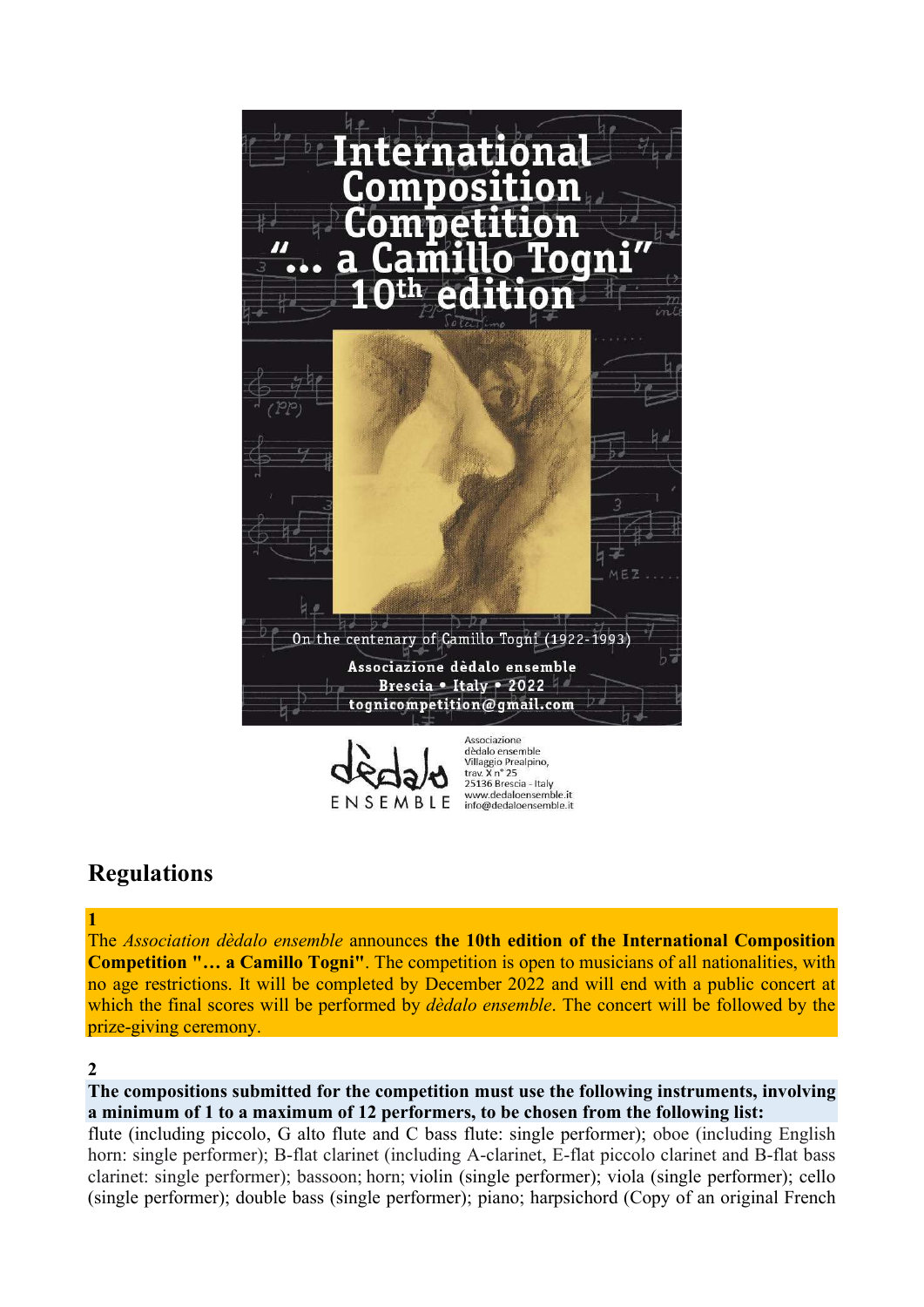instrument Nicolas and Francois-Etienne Blanchet, 1730). Compass: FF-f3 (61 notes); Disposition: two keyboards, with shove coupler, Three stops (8'8'4′ and lute) disposed on two manuals: I manual: 8' 4', II manual: 8' (nasal, with possibility of lute effect); percussion (a single performer for the following instruments: vibraphone, glockenspiel, three suspended cymbals of different pitches, three tom-toms of different pitches, three wood-blocks of different pitches, three triangles of different sizes, basque drum, maracas, castanets, flexaton, wind chimes, two bongos, claves).

#### No form of amplification is allowed.

# All scores for trios or larger groups will be conducted. Scores will not be accepted if they differ even minimally from the possibilities listed above.

The length of each work must be: A) between 5 and 12 minutes long for pieces played by 3–12 players; B) between 3 and 7 minutes long for pieces played by 1–2 players. The exact length must be indicated on each score and will be verified.

#### 3

Competitors must send their compositions in pdf format to the email tognicompetition  $\omega$ gmail.com. They must be marked with a motto or a pseudonym, and NOT bear the name of the composer. Paper scores will no longer be accepted.

#### In another email, the following documents must be sent to a zipped folder bearing the Surname. Name:

• a fully completed registration form;

• declaration by the composer certifying that the composition submitted is unpublished; that it has never been broadcast, recorded for commercial use; that it has never been awarded a prize in other competitions or performed in full at a public concert. Performances in a didactic context (workshops, masterclasses, courses, etc.) and in private situations are allowed;

• an artistic and academic curriculum (in Italian or English);

• a short description of the work (in Italian or English);

• permission for RAI – Radiotelevisione Italiana to record and broadcast the presented piece in Italy and abroad;

• a photo bearing the competitor's name;

• the receipt confirming payment of the competition registration fee (non-refundable) amounting to Euro 80.00 made by:

#### A) bank transfer (from Italy or from a foreign bank linked to Banca Intesa for Euro payments) made out to:

Associazione dèdalo ensemble trav. X n°25 - Villaggio Prealpino 25136 Brescia - Italy Banca Intesa, branch 05000 - Milano - IBAN: IT83 S030 6909 6061 0000 0003 926 - BIC code: BCITITMM

N.B.: In case A), if the foreign bank transfer is made through a bank that is not linked to Banca Intesa for Euro payments, ensure that the sum paid is Euro 86.00 and that a proviso is added "without costs to payee".

#### B) PayPal to info@dedaloensemble.it ( $\epsilon$  84.00 5% surcharge for PayPal commission).

#### 4

Each composer can submit more than one work to the Competition provided that a separate registration is compiled for each entry (together with the relative registration fee).